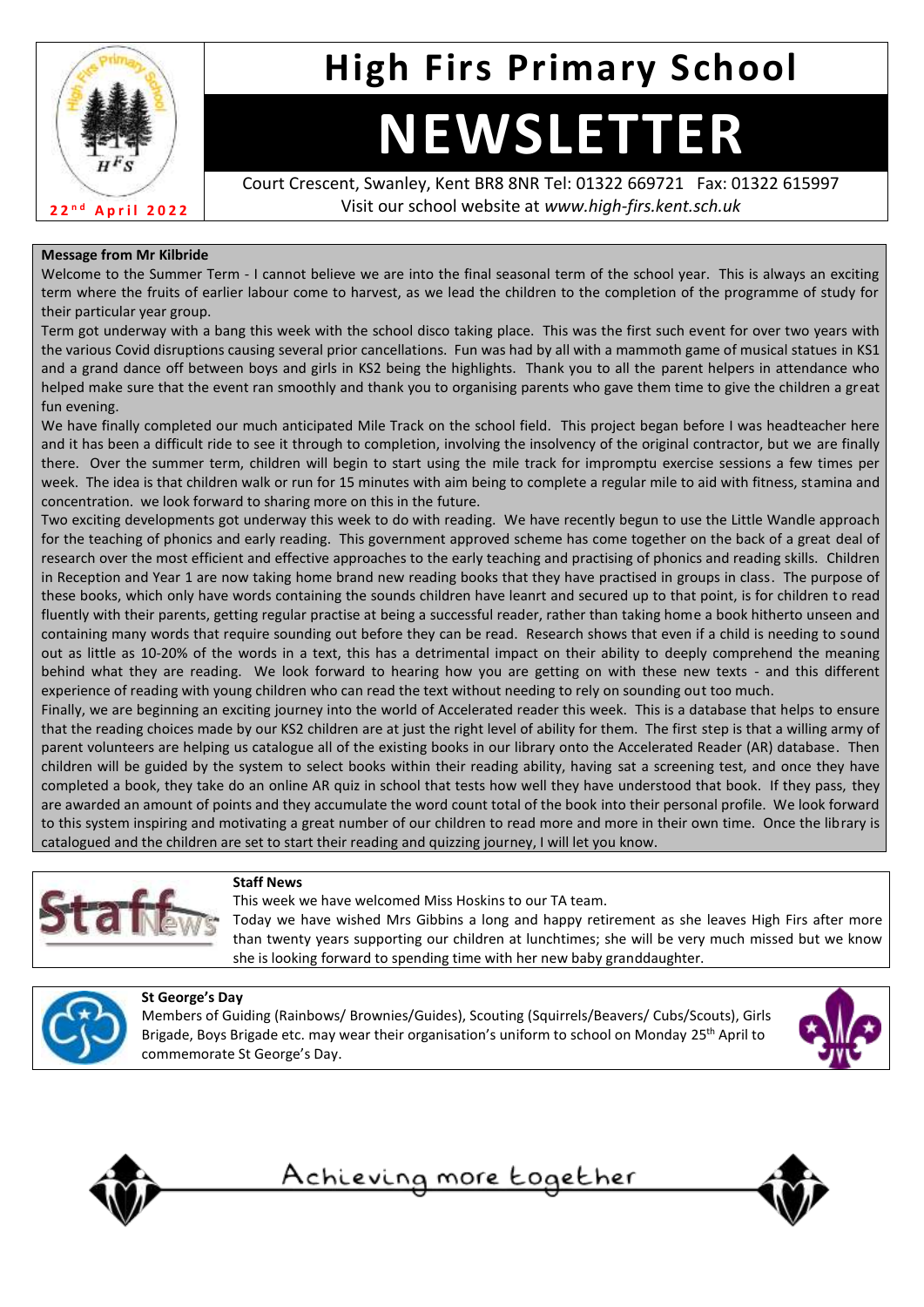#### **Mile Track**

The mile track on our field was finished over the break and the children are already enjoying using it! There is a lot of research that a "daily mile" can help support children's positive physical, emotional and wellbeing and we will be looking at ways we can develop further its use over the coming weeks.



# **Covid Vaccinations**

Children aged between 5 and 12 are now eligible for the paediatric dose of the Covid-19 vaccine. Booking can be made via the national booking service, or by attending a walk-in clinic. Two vaccinations (12 weeks apart) are recommended to give full protection. More information about all the clinics taking place in Kent and Medway can be found at: [www.kentandmedwayccg.nhs.uk/covid19vaccine](http://www.kentandmedwayccg.nhs.uk/covid19vaccine) 

#### **Just Bin It!**

As part of our commitment to the local environment, all the children are invited to participate in this year's Swanley District Council "Just Bin It!" poster competition. The children are bringing home their blank entry today, which they can complete using



either pencil, pen or paint, to encourage others to use bins for rubbish rather than just being dropped. The overall winning poster chosen by the council will be displayed throughout the parish. The children should return their completed entries to school by **Friday 29th April.**

#### **Times Tables Rockstars**

There are new Times Tables Rockstars challenges to take part in this half-term. Don't forget to log on each week and take part – **this term the winning House each week will get 50 extra house points!**



**Assemblies**

We look forward to welcoming parents to the following assemblies taking place this term:

Weds 4 May – Year 3 Class Assembly at 10.10am Thurs 19 May – Year 4 Class Assembly at 10.10am Weds 25 May - Eco Club Assembly at 10.10am Thurs 9 June - Year 2 Class Assembly at 10.10am Weds 15 June- - Year 1 Class Assembly at 10.10am Thurs 30 June - Reception Class Assembly at 10.10am Weds 6 July – Years 5&6 IofW & Activity Week Assembly at 10.10am Leavers Assembly events will be confirmed at a later date.

## **Special Mentions**

Well done to all of our children who received a Special Mention and certificate from their teacher in assembly today –

• Lenny G – showing good understanding of the sea bed and sharing this with the rest of his class.



**Register Rabbit**

Congratulations to this week's winners of Register Rabbit for their excellent attendance:

> **RECEPTION** YEAR 5



- Kaya  $O -$  trying really hard with his writing this week.
- Lennie J creating and recording and interesting rhythm on the computer.
- Roman T sharing his knowledge and interest in our new topic "The Great Fire of London".
- Lottie  $W$  for her enthusiasm in sharing her ideas, thoughts and answers.
- Karina C returning to school with such a positive attitude for learning.
- Bethanie L always working hard in lessons and especially in Maths this week.
- Mabel  $R$  for her enthusiasm in History.
- Harry F showing a positive attitude towards his English writing.
- Mickey  $L a$  great piece of report writing about life in Greece.
- Summer S great efforts with her fractions work this week.
- Joseph F fantastic work with volume in Maths.
- Daisy LG excellent History work about the Maya gods.



<u>Achieving more together</u>